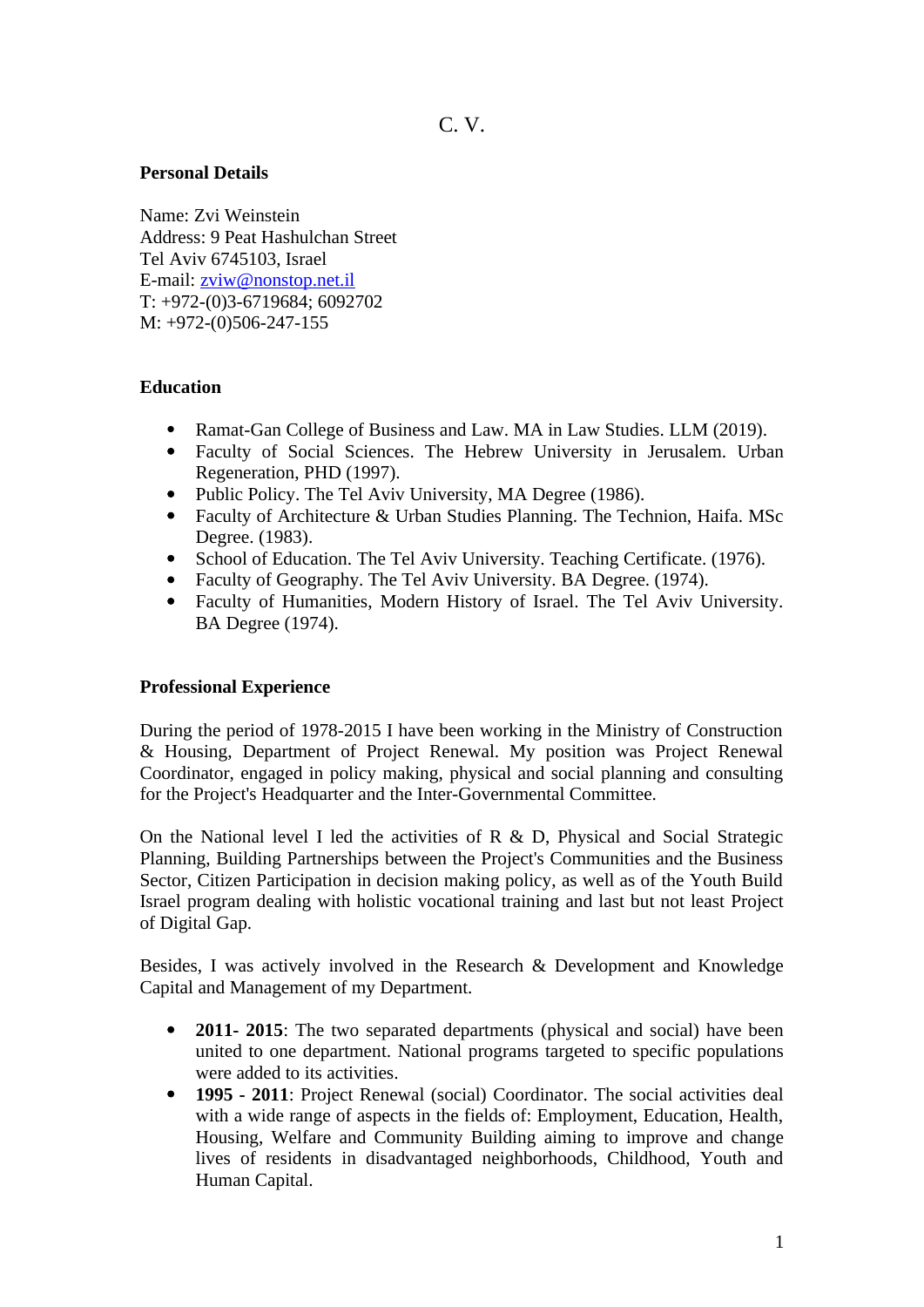**1978 – 1995:** Project Renewal (Physical) Regional Co-ordinator. The main activities of the physical aspects were: Planning housing enlargements; Buildings' renovations; Improving physical and environmental infrastructures; Building community services and institutions.

# **Academic Experience**

- **2015 Present:** After my retirement (April 2015) I have joined the Tel Aviv University Urban Design Lab both as a researcher and teacher for PHD. candidates.
- **2006- 2008:** Inter-disciplinary program of urban regeneration at the Faculty of Architecture and Town Planning. Technology Institute of Technion, Haifa**.**
- **1997 to Present:** Examiner final dissertations of Master and Doctoral Students from the Faculty of Architecture and Town Planning, the Technion, Haifa.
- **1997 – to Present**: Mentor for M.Sc. and Doctoral students writing their master degree dissertations and thesis in the Faculty of Architecture and Town Planning, Technion, Haifa.
- **1994 1999:** Lecturing two courses at The Tel Aviv University the Public Policy Program for MA Degree students: Housing Policy and National Planning.

## **Scholarships for Academic Research**

- "Patterns of Democratization and Decentralization among Neighborhoods Which Phased – Out of Project Renewal". Thesis research for the PHd funded by: Eshkol and Shain Institutes the Hebrew University in Jerusalem; The Israeli Academic Association (1997).
- "Organizational Models of Post Renewal Projects in Distressed Neighborhoods in Israel". Thesis research for the MA Degree funded by grants of the Tel Aviv University's President and Sapir Foundation (1986).
- "Grassroots Organizations in Distressed Neighborhoods in Israel". Thesis for the MSc Degree. Scholarship granted by the International Committee for Evaluation of Urban Renewal Project and the National Lottery Foundation for Academic Research (1983).

## **Publications**

- How to Humanize Technology in Smart Cities. Forthcoming in 2020. Will be publish in the IJPER Journal. Lisbon University, Portugal.,
- Mendezes, M., Arvannitidis, P., Samniotto Costa, C., & Weinstein, Z. (2018)**."**Teenagers Perception of Public Spaces and Their Practices in ICT/s Uses". In: Samaniotto Costa, Suklje Eravec, I., Kenna, T., De Lang, M., Ioannidis, K., Maksymiuk, G., & De Wall M. (Eds.). Springer. December.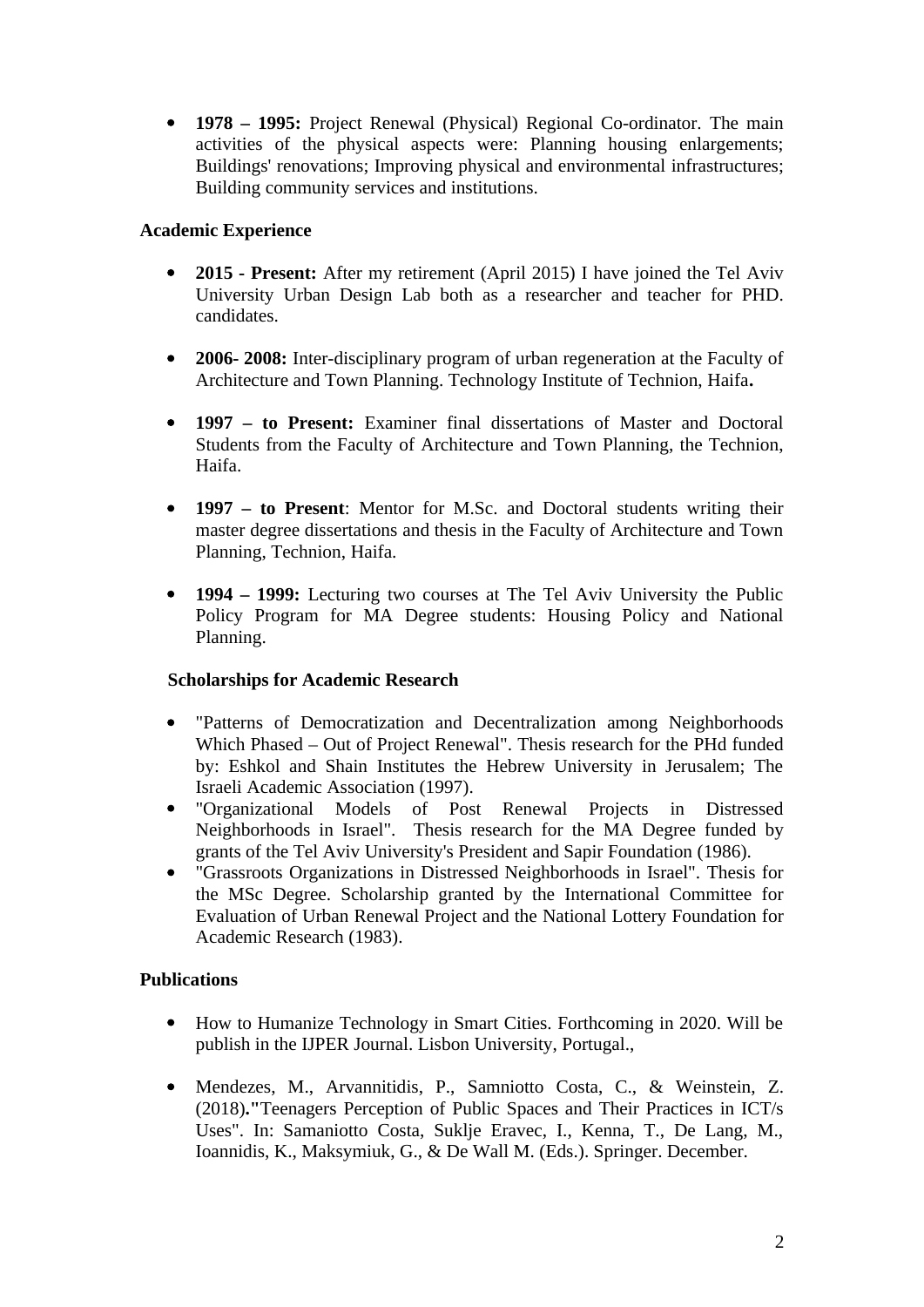- Apro, D., Weinstein, Z., Varnagy, S., "Sustainability, Restorative to Regenerative" Working Paper by Cost Action CA16114: Restore. Editors: M. Brown, E. Haselsteiner (et.al.). 2017.
- "Digi-Tel: Bespoke Technology for Connected City of Tel Aviv". Ch. 10, Pp.159-176. In **City Empowerment and Innovation in the Data Rich City.** Certoma, C., M. Dyer, L. Pocatile, F. Rizzi (Editors), Springer 2017.
- Agmon, H., O. Snir, O. Shemer, Z. Weinstein el.al. (2016) **Community Cultural Competence**. Ministry of Welfare and Social Services, State of Israel. Jerusalem. (Hebrew).
- Gershon D., N.Alfasi, I. Solti, Z.Weinstein et al. (2016). **The Social Significance of Building New Neighborhoods at the Edges of Cities.** Ministry of Environment & Merhav – MIU (Movement for Israel Urbanism**).** Tel Aviv (Hebrew).
- **"**Public Housing among Project Renewal Neighborhoods in Israel Policy and social-economic impacts". **Social Security**, Journal of Welfare and Social Studies, Pp. 45-81**,** July 2014, Number 94.
- "Youth Build Israel Successful Journey in Life Cycle". In **EFSHAR**, Development of Educational and Social Services Magazine, January 2013, No. 23, Pp. 26-29. (Hebrew).
- "Urban Renewal (clearance and construction) in the Project Neighborhood Rehabilitation – is it possible?" **Planning, Journal of the Israel Association of Planners,** Vol. 8, No 2, 2011. (Hebrew).
- (a) "Social Capital, Knowledge Sharing and Knowledge Assets among Residents in disadvantaged Neighborhoods. The Case of Israel Project Renewal"; (b) "Building social and Human Capitals among Ethnic communities in Deprived Neighborhoods in Israel"; (c) "How to Define Physical, Social and Organizational Aspects of Renewed Neighborhoods"; (d) "Housing Policy in Project Renewal". In **Knowledge Cities World Summit 2010,** Melbourne, Australia (October. 2010).
- **"**Citizen ParticipationThe Case of Israel Project Renewal", **Journal of Urbanism: International Research on Place Making and Urban Sustainability.** Routledge, July, 2008. Vol. 1, Pp. 129-157.
- "The Digital Gap among Project Renewal Neighborhoods". In **IT Magazine,** Globes, (February, 2007). (Hebrew).
- "Win Win: Social Responsibility and the Business Sector". In **Business in the Community**. Ha'aretz. (December, 2006). (Hebrew).
- "Building the Promised Land". In **NEWSTARTMAG**, (October, 21<sup>st</sup>, 2005).
- "Human Capital Centers". In **LARIA,** (October, 2003). No. 73.
- Continuation of Social Programs in Neighborhoods who Phased-Out of Project Renewal. Ministry of Construction and Housing. (August, 2002). Jerusalem.
- "Project Renewal of Deprived Neighborhoods The Israeli Experience". In **LARIA** (Local Authorities Research & Intelligence Association), July (2002). No. 69. Part 1. United Kingdom.
- "Project Renewal of Deprived Neighborhoods The Israeli Experience". In **LARIA, (**October, 2002), No. 70. Part 2. United Kingdom.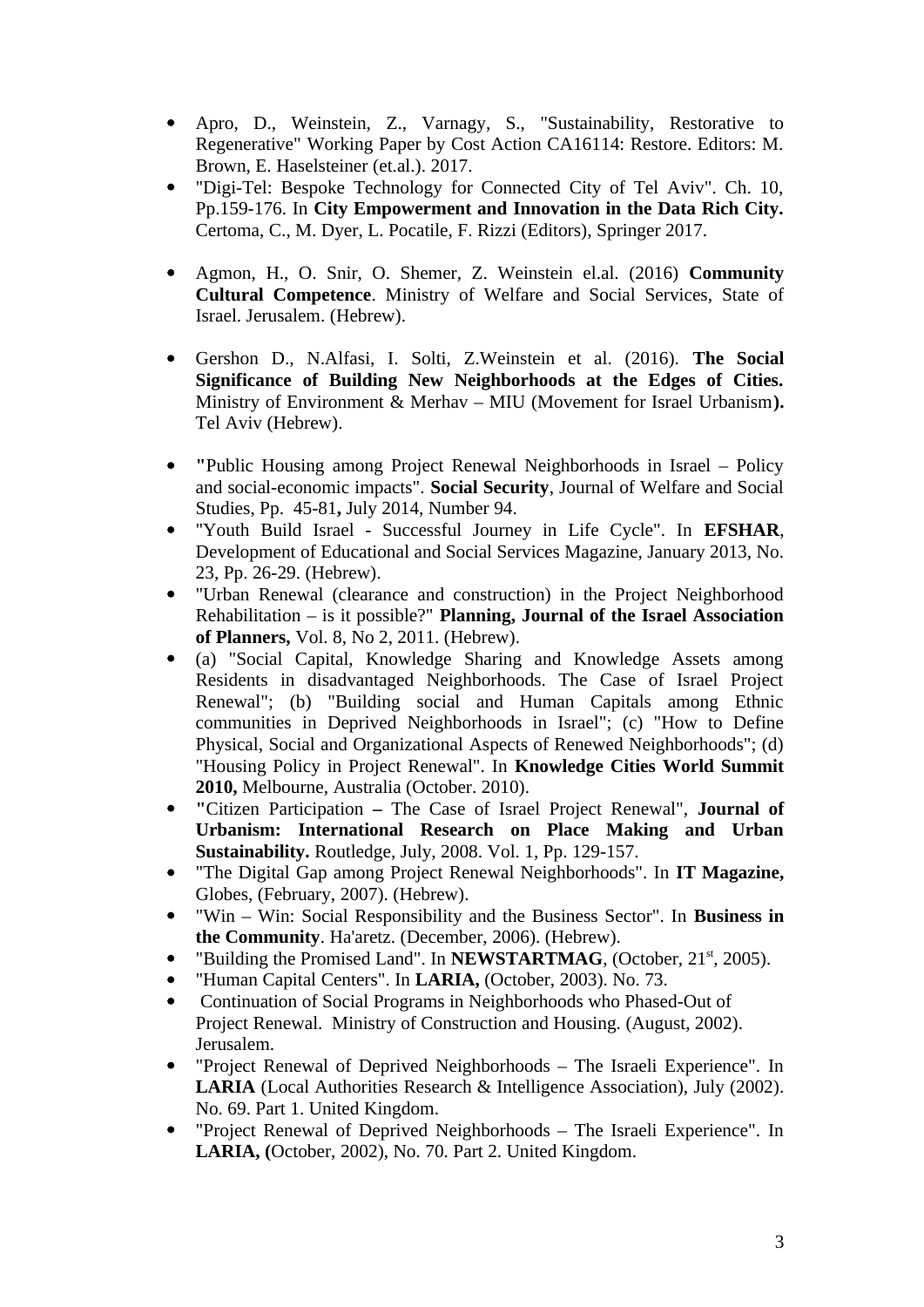- **Project Renewal Activities among Jewish Orthodox Neighborhoods**. (June, 1999). (Hebrew). Ministry of Construction & Housing. Jerusalem.
- "The Israeli Project Renewal Experiences: Were They Effective?" In **KARKA** (Israel Land Authority Quarterly) (March, 1998). Pp 14-34.
- **Ajami Neighborhood in Tel –Aviv Jaffa: Social Regeneration Changes and Outcomes in an Arab Deprived Neighborhood.** Ministry of Construction & Housing. (December, 1997). (Hebrew). Jerusalem.
- **Following Up Social Programs in Neighborhoods that Phased Out of Project Renewal.** (August, 1997). (Hebrew). Ministry of Construction & Housing. Jerusalem.
- "Where Does Project Renewal Go On"? **Environmental Planning Quarterly.** (April, 1995). Pp 3 – 27.
- "Grassroots Organizations in Distressed Neighborhoods in Israel". In Elazar D. (Ed.): **Urban Revitalization**. American Press, New York. 1991. Pp 364- 378.

## **Participation in International Congresses**

- **Urban E-Planning: "**How to Humanize Technology in Smart Cities". Institute of Geography and Spatial Planning. University of Lisbon, Portugal. 23rd-24th April 2019.
- **Smart City Expo, Barcelona.** "Citizen Science Role in Smart Cities". 19<sup>th</sup>-21th November, 2017.
- **Urban E-Planning: Recent Developments, Emerging Issues and Future Challenges. "**Digi-Tel – People Oriented Technology". Institute of Geography and Spatial Planning, University of Lisbon, Portugal. Lisbon, 31 March- 1 April 2016.
- **Smart Cities Expo Barcelona.** Smart Cities Innovation. EU-COST presenting: "People Friendly City in a Data Rich World." 17<sup>th</sup>-19<sup>th</sup> November, 2015 Barcelona.
- **CITTA 8th Conference.** Generative Places Smart Approaches. Happy People. Presentation: City-Led city Participation. AESOP Thematic Group Public Spaces and Urban Culture. University of Porto, Portugal. September  $24<sup>th</sup>$ -25<sup>th</sup>, 2015.
- **Smart City Expo, Barcelona.** Israel delegate. November, 2014.
- **UIA,** United International Architects XXV World Congress, **Architecture Others Where.** Durban, South Africa 1-6 May, 2014.
- **Smart City Expo, Barcelona.** Israel delegate. November 2013.
- **UN-HABITAT, Urban Equity in Development Cities for Life.** The 7<sup>th</sup> WUF**,** Medellin, Columbia. April 5-12, 2014.
- **Resourceful Cities, RC 21.** Social Resilience- From Diversity to Inclusion. The Case of Israel Project Renewal. Sociology and urban studies, university of Humboldt, Berlin, Germany. August 29-31, 2013.
- **At Home in the Housing Market** Resident Leading Groups: The Case of Israel Project Renewal. International Sociological Association. RC43 Conference 2013, July 10-12. University of Amsterdam. The Netherlands.
- **UN-HABITAT**, **Future World Urban The Urban Future. 1-7 September 2012, Naples.**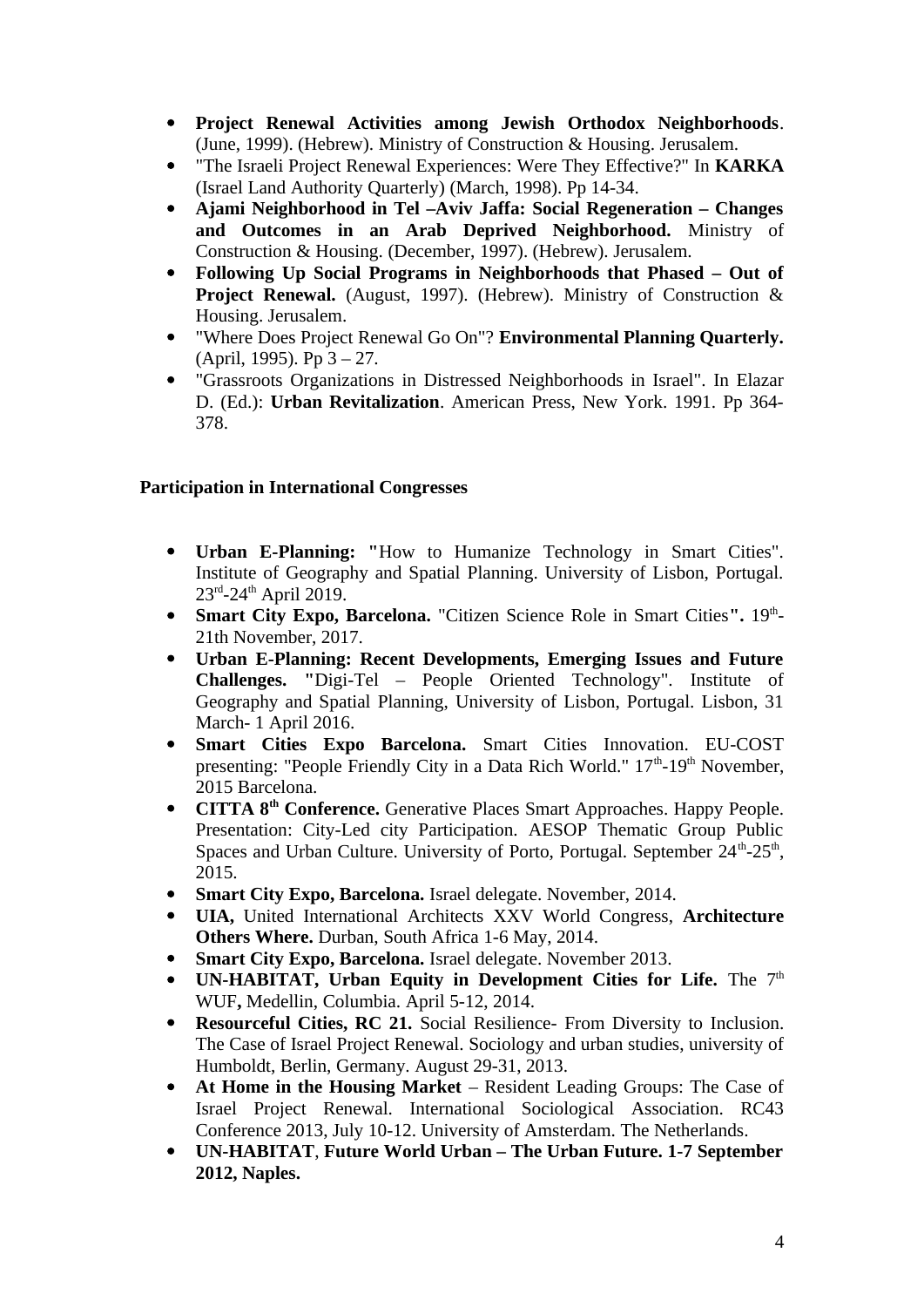- **Congress of New Urbanism 20 the New World.** West Palm Beach. Florida. May 9-12, 2011.
- **Knowledge Cities World Summit** 2010, 16-19 October, 2010. Melbourne, Australia.
- Philadelphia, USA: Congress of New Urbanism  $30<sup>th</sup>$  April 5<sup>th</sup> May, 2007. New Urbanism and the Old City.
- **•** Birmingham, UK: **WCAEBE Conference** 2nd 4<sup>th</sup> October, 2006. Presentations submitted: (a) How to Define Physical, Social and Organizational Aspects of Renewed Neighborhoods (b) Housing Policy in Deprived Neighborhoods – The Case of Israel (c) Residents Participation in Decision Making Processes.
- Manchester, UK: Sustainable Communities. (January 31<sup>st</sup> February, 2nd 2005).
- Toronto University, Canada: **Affordable Housing for All.** (23<sup>rd</sup> 28st June, 2004). Presentations submmitted: (a) Citizen Participation in Deprived Neighborhoods in Israel**;** (b) Housing Policy in Project Renewal.
- Manchester, England: **Urban Summit**. By the ODPM & BURA. (April, 2002).
- Glasgow University, Center for Urban Studies Department, Scotland. A guest lecturer for seminar on Physical and Social Aspects of Project Renewal in Israel".  $(21^{st}$  May  $-5^{th}$  June).
- Routledge University, New Jersey, USA: Public Policy in Israel Project Renewal as Case Study. (May. 1998).
- **American Society for Public Administration** (ASPA), 48<sup>th</sup> National Conference. Boston, USA. (March, 1987): Israel Project Renewal policy.
- Winnipeg University, Manitoba, Canada. A guest lecturer at the Center for Urban Studies (March, 1987).
- International Congress for Urban Renewal, Jerusalem, Israel: Physical and Social aspects of Israel Project Renewal. (May, 1986).
- Ben Gurion University of the Negev, Beer Sheva. The Hubert Humphrey Institute: **The 80's – Case for Alarm or Optimism**. (December, 1981).

## **International Relationships**

During my long working years I have established many professional contacts in the field of Urban Regeneration mainly in the UK, USA, Canada, France, The Netherlands, Australia and South Africa. These contacts are with leading professionals, institutions (universities, research & development), government departments, local authorities, regeneration agencies etc.

## **Field of Interests**

These professional contacts are continuing very closely with some dozens people in a variety of issues which are my fields of interest, such as: Urban regeneration policies; Exit strategies; Developing of social services; Coping with multi-cultural populations; How to define a "renewed neighborhood?"; Residents participation in decision making process; Housing policy; Sustainable communities; Education; Employment; Youth; Deprivation indices; Social responsibility; Economic development; Population changes. All are done through yearly study tours, publications editing, reading professional materials, invitations to conferences and seminars, exchanging views and ideas.